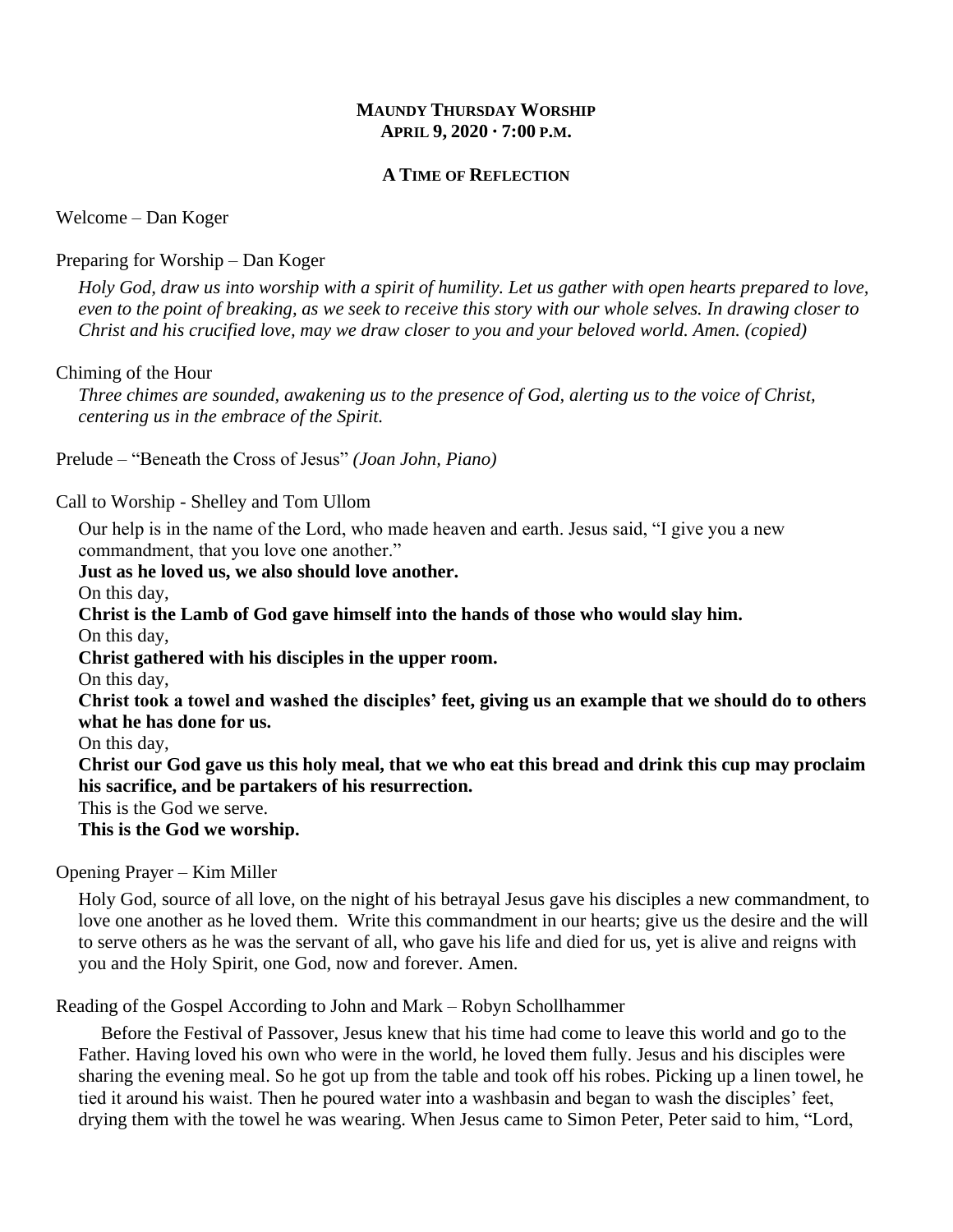are you going to wash my feet?" Jesus replied, "You don't understand what I'm doing now, but you will understand later." "No!" Peter said. "You will never wash my feet!" Jesus replied, "Unless I wash you, you won't have a place with me." Simon Peter said, "Lord, not only my feet but also my hands and my head!"

After he washed the disciples' feet, he put on his robes and returned to his place at the table. He said to them, "Do you know what I've done for you? If I, your Lord and teacher, have washed your feet, you too must wash each other's feet.

"You know that among the Gentiles those whom they recognize as their rulers lord it over them, and their great ones are tyrants over them. But it is not so among you; but whoever wishes to become great among you must be your servant, and whoever wishes to be first among you must be slave of all. For the Son of Man came not to be served but to serve, and to give his life a ransom for many."

Washing Our Hands – Kim and Brian Miller

# **GATHERING AT THE TABLE**

Prayer of Humility – Laura and Greg Flick

We remember Peter, who refused to believe Jesus would have to suffer and die.

**We remember those times when we cannot see the reality that stares us in the face.**

We remember Mary, who in an extraordinary act covered the feet of Jesus with expensive ointment.

**We remember those times when we have held back from generously giving to others.**

We remember Jesus, who washed the feet of his friends.

**We remember those times when we have missed opportunities to be of service to those around us.**  We remember Jesus taking the rough road to Jerusalem.

We remember those times when we are called to walk the challenging Way of Christ, even though it **may lead to a cross.**

Communion Reading According to the Gospel of Mark and the 1st Letter to the Corinthians – Marshall Bolton

While they were eating, Jesus took bread, blessed it, broke it, and gave it to them, and said, "This is my body, which is for you; do this to remember me." 25 He did the same thing with the cup, after they had eaten, saying, "This cup is the new covenant in my blood. Every time you drink it, do this to remember me."

Musical Reflection – "O the Deep, Deep Love of Jesus" (Audrey Assad, featuring Fernando Ortega)

#### Communion Prayer – Dan Koger

Grace-filled and Holy God, we give you thanks for what you have done, what you are doing now, and for the miracles you have yet to work, more wondrous than we can even imagine. We thank you that in the fullness of time, you gave us Jesus, your beloved Son, who conversed with the wind and the waves. He invited the thirsty to living waters, the unchanged to new birth, and the blind to open their eyes to what they had never been able to see. He came from love, he lived in love, and even when his friends betrayed him, he loved them to the end.

He listened for the Spirit, even as its power rearranged people's lives. That same Spirit raised him up from the bounds of death, and it pours out upon us even now; on the friends gather together wherever they are, and on what we eat and drink.

Make us one with each other and make us one with you. Until we love our neighbors as we love ourselves, until we see you clearly, face to face, and until we know beyond a shadow of a doubt that love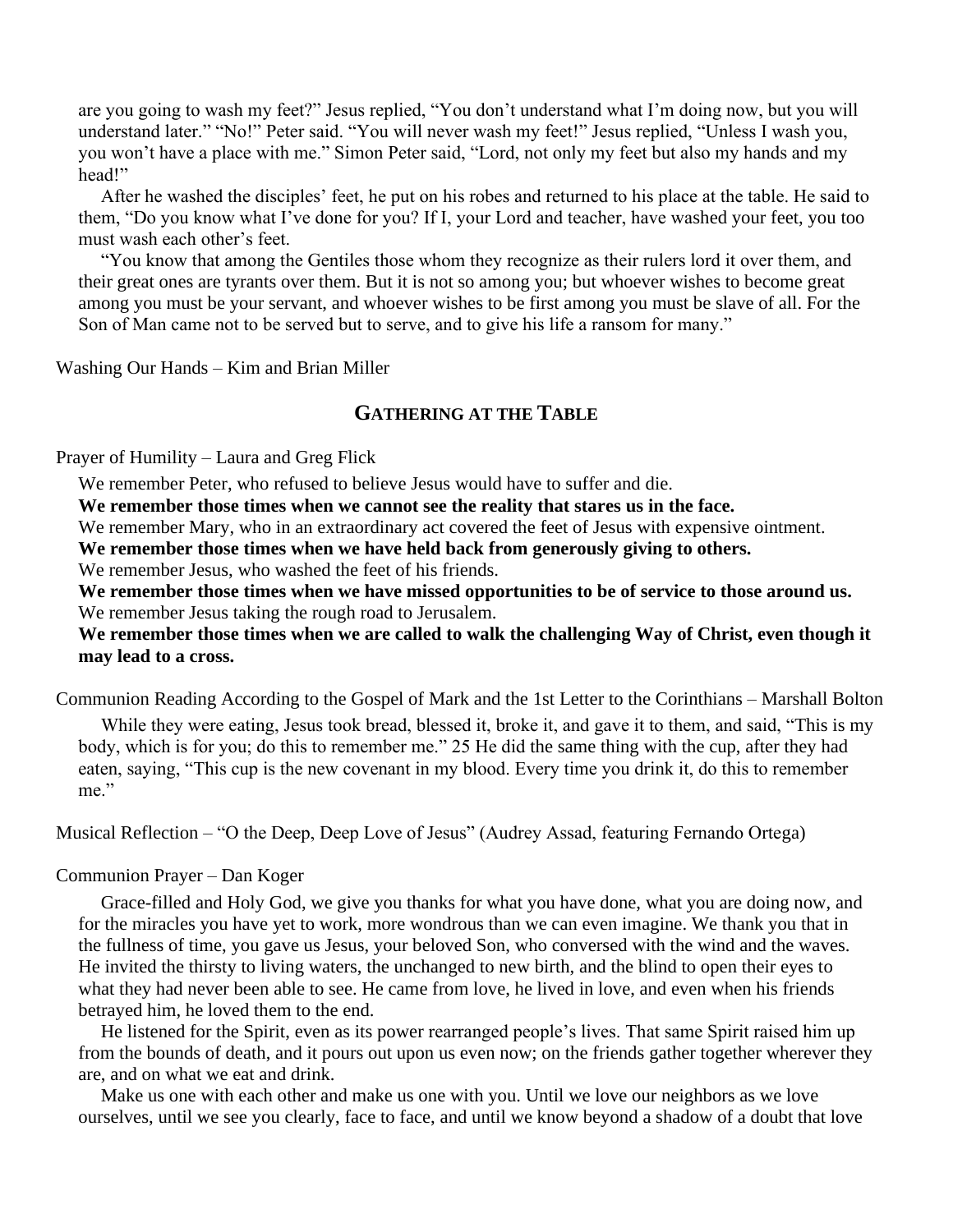is strong as death. Nurture us and nourish us this night through the Bread of Life and the Cup of Love. Amen.

## The Lord's Table – Dan Koger

Every time we eat the bread, our brokenness is made whole. Every time we drink the Cup, we receive unceasing grace. Every time we come to the Table, we remember that mystery called faith.

# *The Bread of Life and the Cup of Love*

# **TENEBRAE SERVICE OF SHADOWS**

Instrumental Worship – "Were You There?" *(Stephanie Fisher, flute)*

The Shadow of Betrayal according to the Gospel of Matthew – Ashley Ullom

That evening he took his place at the table with the twelve disciples. As they were eating he said, "I assure you that one of you will betray me." Deeply saddened, each one said to him, "I'm not the one, am I, Lord?" He replied, "The one who will betray me is the one who dips his hand with me into this bowl. The Son of Man goes to his death just as it is written about him. But how terrible it is for that person who betrays the Son of Man. It would have been better for him if he had never been born." Now Judas, who would betray him, replied, "It's not me, is it, Rabbi?" Jesus answered, "You said it."

The Shadow of Desertion according to the Gospel of Matthew – Rick Schollhammer

Then Jesus said to his disciples, "Tonight you will all become deserters because of me. This is because it is written, I will hit the shepherd, and the sheep of the flock will go off in all directions. But after I'm raised up, I'll go before you to Galilee." Peter replied, "If everyone else stumbles because of you, I'll never stumble." Jesus said to him, "I assure you that, before the rooster crows tonight, you will deny me three times." Peter said, "Even if I must die alongside you, I won't deny you." All the disciples said the same thing.

Then Jesus went with his disciples to a place called Gethsemane. He said to the disciples, "Stay here while I go and pray over there." When he took Peter and Zebedee's two sons, he began to feel sad and anxious. Then he said to them, "I'm very sad. It's as if I'm dying. Stay here and keep alert with me." Then he went a short distance farther and fell on his face and prayed, "My Father, if it's possible, take this cup of suffering away from me. However—not what I want but what you want."

He came back to the disciples and found them sleeping. He said to Peter, "Couldn't you stay alert one hour with me? Stay alert and pray so that you won't give in to temptation. The spirit is eager, but the flesh is weak." A second time he went away and prayed, "My Father, if it's not possible that this cup be taken away unless I drink it, then let it be what you want."

Again he came and found them sleeping. Their eyes were heavy with sleep. But he left them and again went and prayed the same words for the third time. Then he came to his disciples and said to them, "Will you sleep and rest all night? Look, the time has come for the Son of Man to be betrayed into the hands of sinners."

The Shadow of the Trial according to the Gospel of Mark – Lynne Robinson

They led Jesus away to the high priest, and all the chief priests, elders, and legal experts gathered. Peter followed him from a distance, right into the high priest's courtyard. He was sitting with the guards, warming himself by the fire. The chief priests and the whole Sanhedrin were looking for testimony against Jesus in order to put him to death, but they couldn't find any. Many brought false testimony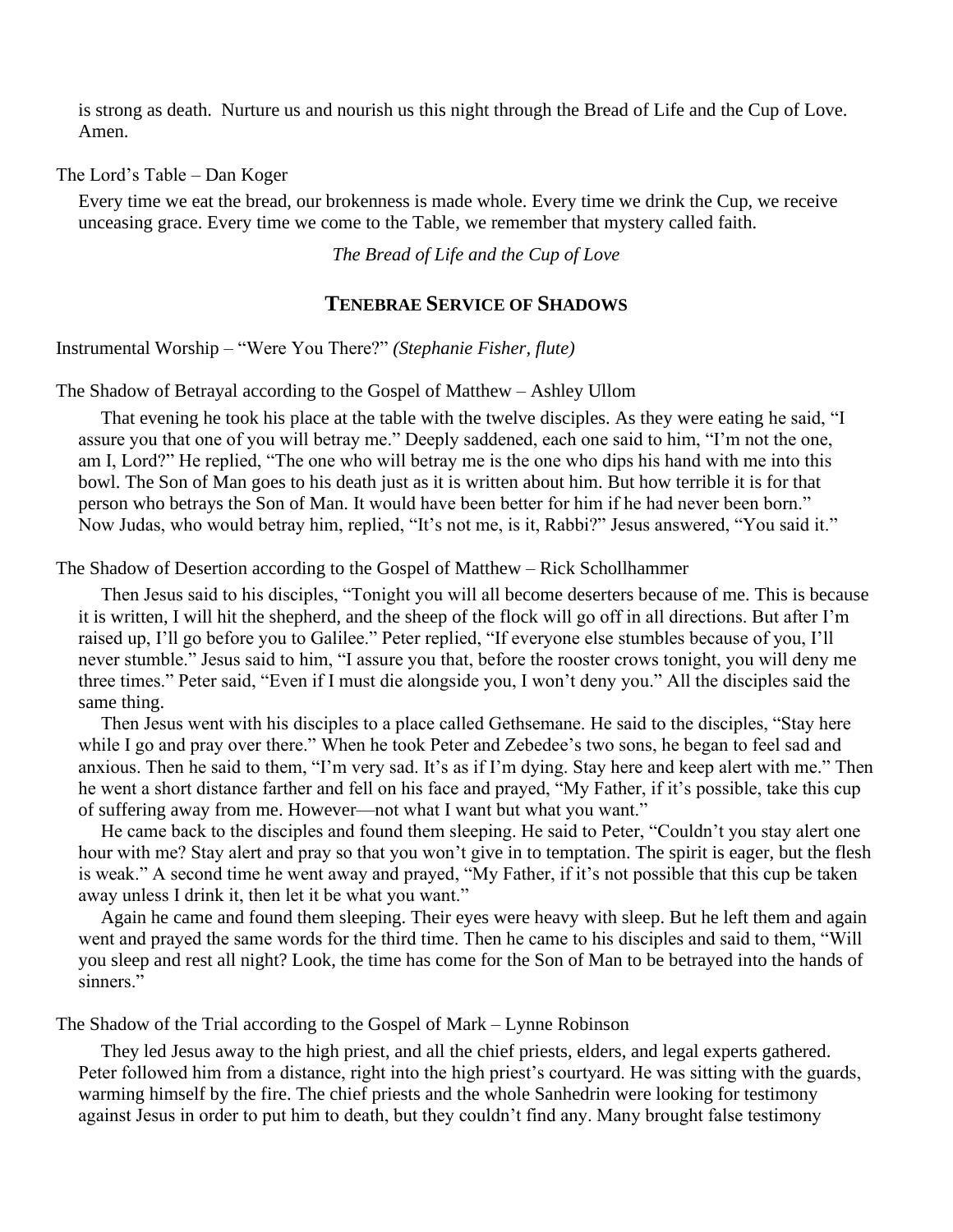against him, but they contradicted each other. Some stood to offer false witness against him, saying, "We heard him saying, 'I will destroy this temple, constructed by humans, and within three days I will build another, one not made by humans.'" But their testimonies didn't agree even on this point.

Then the high priest stood up in the middle of the gathering and examined Jesus. "Aren't you going to respond to the testimony these people have brought against you?" But Jesus was silent and didn't answer. Again, the high priest asked, "Are you the Christ, the Son of the blessed one?" Jesus said, "I am. And you will see the Son of Man sitting on the right side of the Almighty and coming on the heavenly clouds."

Then the high priest tore his clothes and said, "Why do we need any more witnesses? You've heard his insult against God. What do you think?" They all condemned him. "He deserves to die!" Some began to spit on him. Some covered his face and hit him. Then the guards took him and beat him.

Musical Reflection – "Stay with Me"

#### The Shadow of Denial according to the Gospel of Mark – Mark Vinson

Meanwhile, Peter was below in the courtyard. A woman, one of the high priest's servants, approached and saw Peter warming himself by the fire. She stared at him and said, "You were also with the Nazarene, Jesus." But he denied it, saying, "I don't know what you're talking about. I don't understand what you're saying." As he went outside into the outer courtyard, he heard a sound. The female servant saw him and began a second time to say to those standing around, "This man is one of them." But he denied it again.

A short time later, those standing around again said to Peter, "You must be one of them, because you are also a Galilean." But he cursed and swore, "I don't know this man you're talking about." At that very moment, he heard a sound the second time. Peter remembered what Jesus told him, "Before a rooster crows twice, you will deny me three times." And he broke down, sobbing.

#### The Shadow of Rejection according to the Gospel of Luke – Betty Klise

Then Pilate called together the chief priests, the rulers, and the people. He said to them, "You brought this man before me as one who was misleading the people. I have questioned him in your presence and found nothing in this man's conduct that provides a legal basis for the charges you have brought against him. Neither did Herod, because Herod returned him to us. He's done nothing that deserves death. Therefore, I'll have him whipped, then let him go."

But with one voice they shouted, "Away with this man! Release Barabbas to us." (Barabbas had been thrown into prison because of a riot that had occurred in the city, and for murder.) Pilate addressed them again because he wanted to release Jesus. They kept shouting out, "Crucify him! Crucify him!"

For the third time, Pilate said to them, "Why? What wrong has he done? I've found no legal basis for the death penalty in his case. Therefore, I will have him whipped, then let him go." But they were adamant, shouting their demand that Jesus be crucified. Their voices won out. Pilate issued his decision to grant their request. He released the one they asked for, who had been thrown into prison because of a riot and murder. But he handed Jesus over to their will.

Instrumental Worship – "Via Dolorosa" *(Joan John, piano)*

#### The Shadow of the Cross according to Mark – Kim Miller

The soldiers led Jesus away into the courtyard of the palace known as the governor's headquarters, and they called together the whole company of soldiers. They dressed him up in a purple robe and twisted together a crown of thorns and put it on him. They saluted him, "Hey! King of the Jews!" Again and again, they struck his head with a stick. They spit on him and knelt before him to honor him. When they finished mocking him, they stripped him of the purple robe and put his own clothes back on him. Then